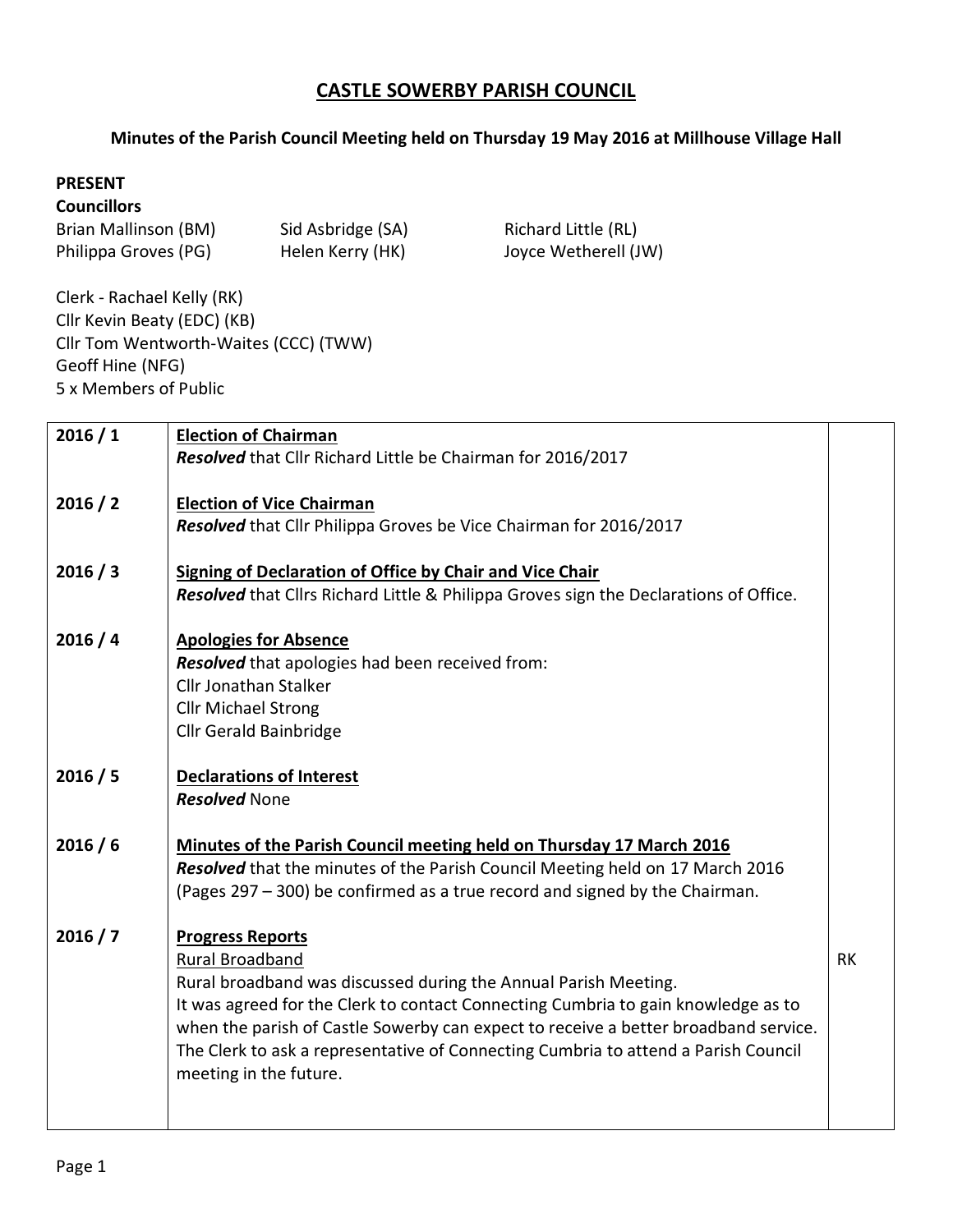| 2016 / 8  | <b>Public Participation / Open Session</b>                                                                             |        |                  |  |  |
|-----------|------------------------------------------------------------------------------------------------------------------------|--------|------------------|--|--|
|           | <b>Eden District Councillors Report</b>                                                                                |        |                  |  |  |
|           | Resolved Cllr Kevin Beaty gave his report during the Annual Parish Meeting                                             |        |                  |  |  |
|           |                                                                                                                        |        |                  |  |  |
|           | <b>County Councillors Report</b>                                                                                       |        |                  |  |  |
|           | Resolved Cllr Tom Wentworth-Waites gave his report during the Annual Parish                                            |        |                  |  |  |
|           | Meeting                                                                                                                |        |                  |  |  |
|           |                                                                                                                        |        |                  |  |  |
|           | Northern Fells Group Committee Member Report<br>Resolved - Geoff Hine gave his report during the Annual Parish Meeting |        |                  |  |  |
|           |                                                                                                                        |        |                  |  |  |
|           | <b>Public Participation</b>                                                                                            |        |                  |  |  |
|           | <b>Resolved</b> that the public participation session was included within the Annual Parish                            |        |                  |  |  |
|           | Meeting                                                                                                                |        |                  |  |  |
|           |                                                                                                                        |        |                  |  |  |
| 2016/9    | <b>Planning Matters</b>                                                                                                |        |                  |  |  |
|           | Resolved that the following applications were received from Eden District Council.                                     |        |                  |  |  |
|           | The Clerk to inform EDC of the Councils' observations as follows:                                                      |        |                  |  |  |
|           | <b>No Planning Applications received</b>                                                                               |        |                  |  |  |
|           |                                                                                                                        |        |                  |  |  |
|           | <b>Resolved</b> to note the decisions of Eden District Council with regard to the following<br>applications:           |        |                  |  |  |
|           | <b>No Planning decisions received</b>                                                                                  |        |                  |  |  |
|           |                                                                                                                        |        |                  |  |  |
| 2016 / 10 | <b>Financial Records</b>                                                                                               |        |                  |  |  |
|           | Resolved that the funds currently stand at £3,704.57 and be received and noted.                                        |        |                  |  |  |
|           |                                                                                                                        |        |                  |  |  |
|           | <b>Resolved</b> that the Chairman was authorised to sign the cash book / bank                                          |        |                  |  |  |
|           | reconciliation                                                                                                         |        |                  |  |  |
|           |                                                                                                                        |        |                  |  |  |
|           | Resolved that the following payments be made:<br><b>CALC</b>                                                           |        |                  |  |  |
|           | Zurich                                                                                                                 | £<br>£ | 130.00<br>251.85 |  |  |
|           | T Wetherell                                                                                                            | £      | 50.00            |  |  |
|           | R Kelly Wages & Expenses                                                                                               | £      | 109.78           |  |  |
|           | <b>HMRC</b>                                                                                                            | £      | 24.80            |  |  |
|           | Millhouse & District Village Hall                                                                                      | £      | 40.00            |  |  |
|           |                                                                                                                        |        |                  |  |  |
|           | Resolved that the Chairman be authorised to sign the Annual Governance Statement                                       |        |                  |  |  |
|           | & Accounting Statement for 2015/2016                                                                                   |        |                  |  |  |
|           |                                                                                                                        |        |                  |  |  |
|           |                                                                                                                        |        |                  |  |  |
|           |                                                                                                                        |        |                  |  |  |
|           |                                                                                                                        |        |                  |  |  |
|           |                                                                                                                        |        |                  |  |  |